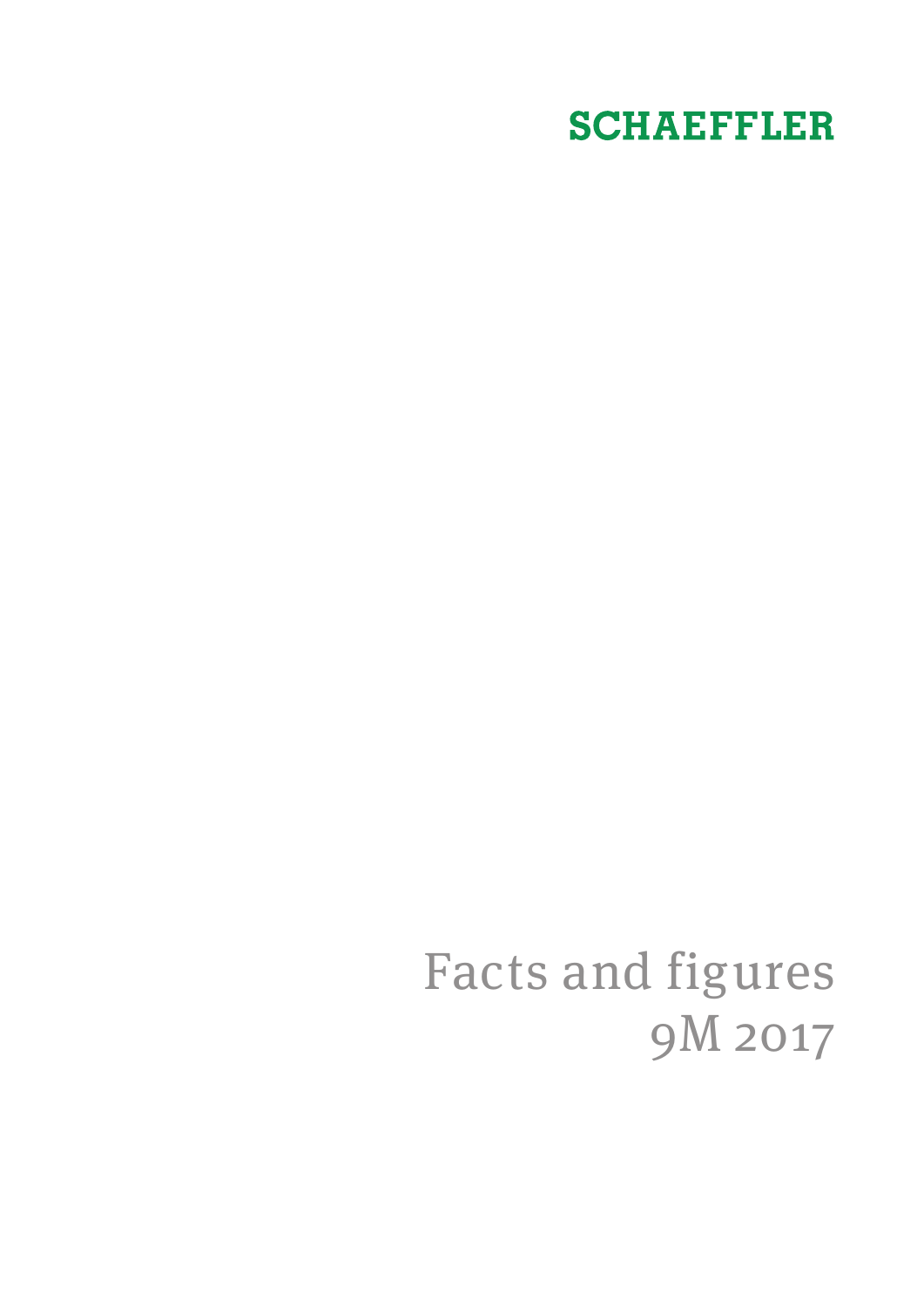# <span id="page-1-0"></span>Schaeffler Group at a glance

|                                                                              | 1 <sup>st</sup> nine months |            |         |                     |
|------------------------------------------------------------------------------|-----------------------------|------------|---------|---------------------|
| Income statement (in $\epsilon$ millions)                                    | 2017                        | 2016       |         | Change              |
| Revenue                                                                      | 10,480                      | 9,977      | 5.0     | $\%$                |
| • at constant currency                                                       |                             |            | 5.0     | $\%$                |
| EBIT                                                                         | 1,209                       | 1,276      | $-5.3$  | $\%$                |
| • in % of revenue                                                            | 11.5                        | 12.8       | $-1.3$  | %-pts.              |
| EBIT before special items <sup>1)</sup>                                      | 1,196                       | 1,276      | $-6.3$  | $\%$                |
| • in % of revenue                                                            | 11.4                        | 12.8       | $-1.4$  | %-pts.              |
| Net income <sup>2)</sup>                                                     | 791                         | 672        | 17.7    | %                   |
| Earnings per common non-voting share (basic/diluted, in $\epsilon$ )         | 1.19                        | 1.02       | 16.7    | %                   |
| Statement of financial position (in $\epsilon$ millions)                     | 09/30/2017                  | 12/31/2016 |         | Change              |
| <b>Total assets</b>                                                          | 11,536                      | 11,564     | $-0.2$  | %                   |
| Shareholders' equity <sup>3)</sup>                                           | 2,401                       | 1,997      | 404     | $\epsilon$ millions |
| • in % of total assets                                                       | 20.8                        | 17.3       | 3.5     | %-pts.              |
| Net financial debt                                                           | 2,620                       | 2,636      | $-0.6$  | $\%$                |
| • Net financial debt to EBITDA ratio before special items <sup>1) 4)</sup>   | 1.1                         | 1.1        |         |                     |
| · Gearing Ratio (Net financial debt to shareholders' equity, in %)           | 109.1                       | 132.0      | $-22.9$ | %-pts.              |
|                                                                              | $1st$ nine months           |            |         |                     |
| Statement of cash flows (in $\epsilon$ millions)                             | 2017                        | 2016       |         | Change              |
| EBITDA                                                                       | 1,780                       | 1,817      | $-2.0$  | %                   |
| • in % of revenue                                                            | 17.0                        | 18.2       | $-1.2$  | %-pts.              |
| EBITDA before special items <sup>1)</sup>                                    | 1,767                       | 1,817      | $-2.8$  | $\%$                |
| • in % of revenue                                                            | 16.9                        | 18.2       | $-1.3$  | $%$ -pts.           |
| Cash flows from operating activities                                         | 1,116                       | 1,305      | $-189$  | $\epsilon$ millions |
| Capital expenditures (capex) 5)                                              | 873                         | 829        | 44      | $\epsilon$ millions |
| • in % of revenue (capex ratio)                                              | 8.3                         | 8.3        | 0.0     | %-pts.              |
| Free cash flow                                                               | 244                         | 479        | $-235$  | $\epsilon$ millions |
|                                                                              | 1 <sup>st</sup> nine months |            |         |                     |
| <b>Value Added</b>                                                           | 2017                        | 2016       |         | Change              |
| ROCE before special items (in %) <sup>1)4)</sup>                             | 20.5                        | 22.6       | $-2.1$  | %-pts.              |
| Schaeffler Value Added before special items (in € millions) <sup>1)</sup> 4) | 829                         | 944        | $-12.2$ | $\frac{0}{0}$       |
| <b>Employees</b>                                                             | 09/30/2017                  | 12/31/2016 |         | Change              |
| Headcount                                                                    | 89,359                      | 86,662     | 3.1     | %                   |

<sup>1)</sup> Please refer to pp. 18 et seq. of the interim financial report 9M for the definition of special items.<br><sup>2)</sup> Attributable to shareholders of the parent company.<br><sup>3)</sup> Including non-controlling interests.<br><sup>4)</sup> EBIT/EBITD

5) Capital expenditures on intangible assets and property, plant and equipment.

|                                         |       | 1 <sup>st</sup> nine months |        |               |  |
|-----------------------------------------|-------|-----------------------------|--------|---------------|--|
| Automotive (in $\epsilon$ millions)     | 2017  | 2016                        |        | Change        |  |
| Revenue                                 | 8,098 | 7,707                       | 5.1    | $\frac{1}{c}$ |  |
| • at constant currency                  |       |                             | 5.1    | $\frac{0}{c}$ |  |
| EBIT                                    | 1,002 | 1,097                       | $-8.7$ | $\frac{1}{c}$ |  |
| • in % of revenue                       | 12.4  | 14.2                        | $-1.8$ | $% -pts$ .    |  |
| EBIT before special items <sup>1)</sup> | 989   | 1,097                       | $-9.8$ | $\frac{1}{c}$ |  |
| • in % of revenue                       | 12.2  | 14.2                        | $-2.0$ | $% -pts.$     |  |
|                                         |       | $1st$ nine months           |        |               |  |
| Industrial (in $\epsilon$ millions)     | 2017  | 2016                        |        | Change        |  |
| Revenue                                 | 2,382 | 2,270                       | 4.9    | $\frac{1}{c}$ |  |
| • at constant currency                  |       |                             | 4.6    | $\frac{0}{c}$ |  |
| EBIT                                    | 207   | 179                         | 15.6   | $\frac{1}{c}$ |  |
| • in % of revenue                       | 8.7   | 7.9                         | 0.8    | $% -pts.$     |  |
| EBIT before special items <sup>1)</sup> | 207   | 179                         | 15.6   | %             |  |
| • in % of revenue                       | 8.7   | 7.9                         | 0.8    | $% -pts.$     |  |

Prior year information presented based on 2017 segment structure. 1) Please refer to pp. 18 et seq. of the interim financial report 9M for the definition of special items.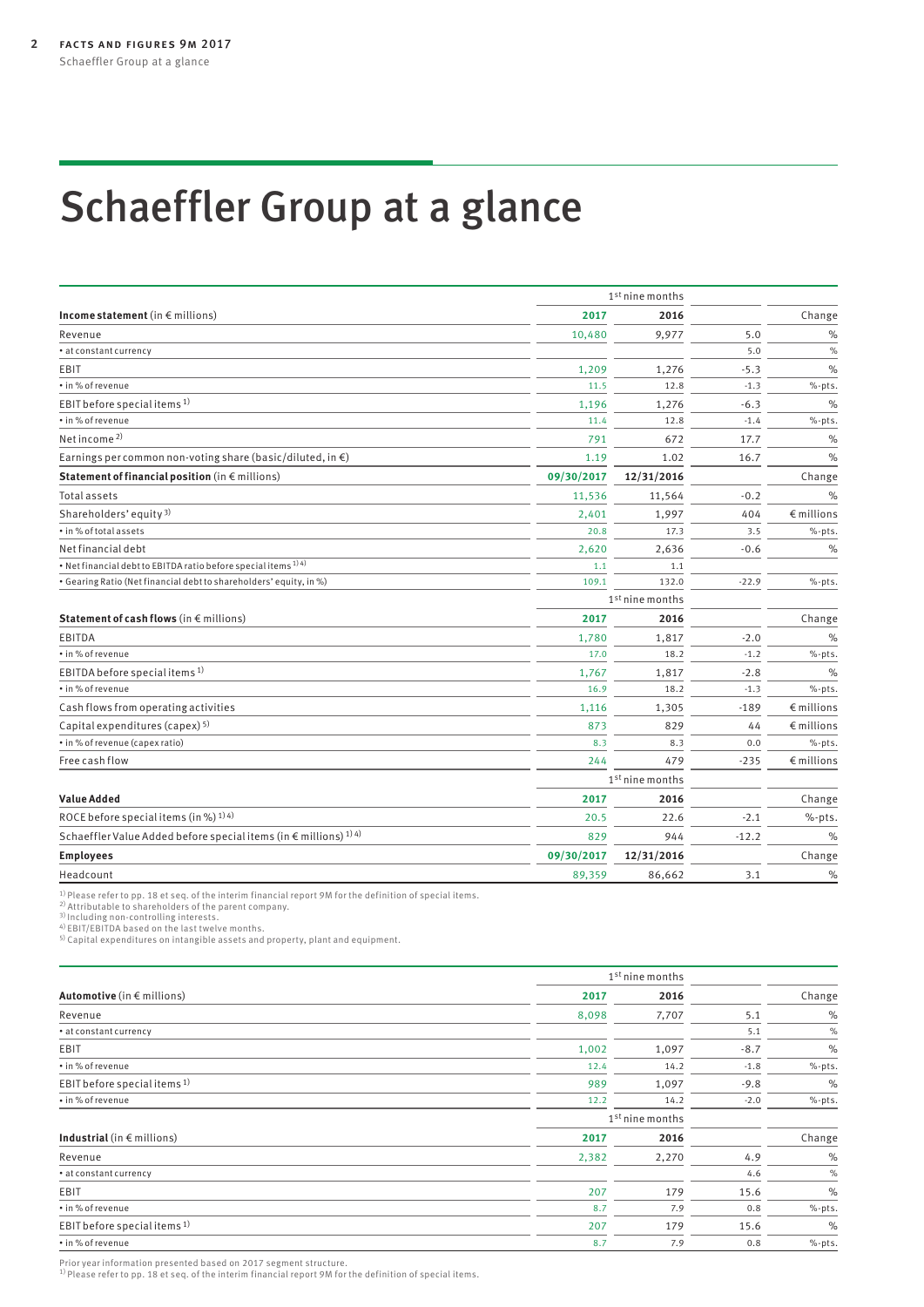# <span id="page-2-0"></span>Highlights 9M 2017

Growth accelerated significantly in the 3rd quarter

Revenue at EUR **10.5** bn (up 5.0 % at constant currency)

EBIT margin stabilized in the 3rd quarter

EBIT margin before special items at **11.4** % (prior year: 12.8 %)

Free cash flow clearly positive in the 3rd quarter

Free cash flow at EUR **244**<sup>m</sup> (prior year: EUR 479 m)

Net income up significantly from prior year

Net income at **EUR 791** m (prior year: EUR 672 m)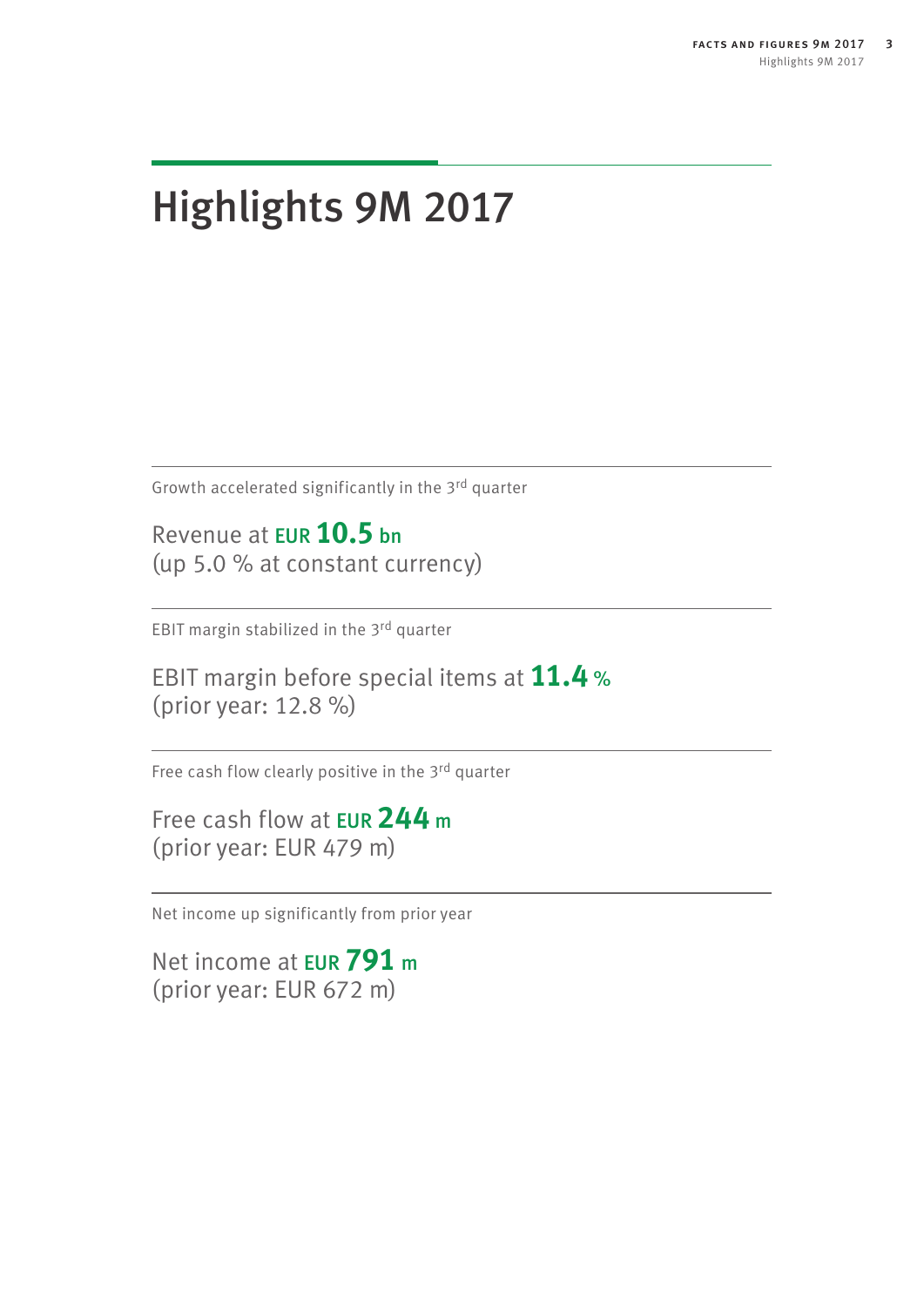# **Contents**

| Schaeffler Group at a glance                                            | $\overline{2}$ |
|-------------------------------------------------------------------------|----------------|
| Highlights 9M 2017                                                      | 3              |
| <b>Schaeffler Group earnings</b>                                        | 5              |
| Automotive division earnings                                            | 6              |
| Industrial division earnings                                            | 7              |
| Consolidated income statement                                           | 8              |
| Consolidated statement of financial position                            | 9              |
| Consolidated statement of cash flows                                    | 10             |
| Summary $-1$ <sup>st</sup> quarter 2016 to 3 <sup>rd</sup> quarter 2017 | 11             |
| Financial calendar                                                      | 12             |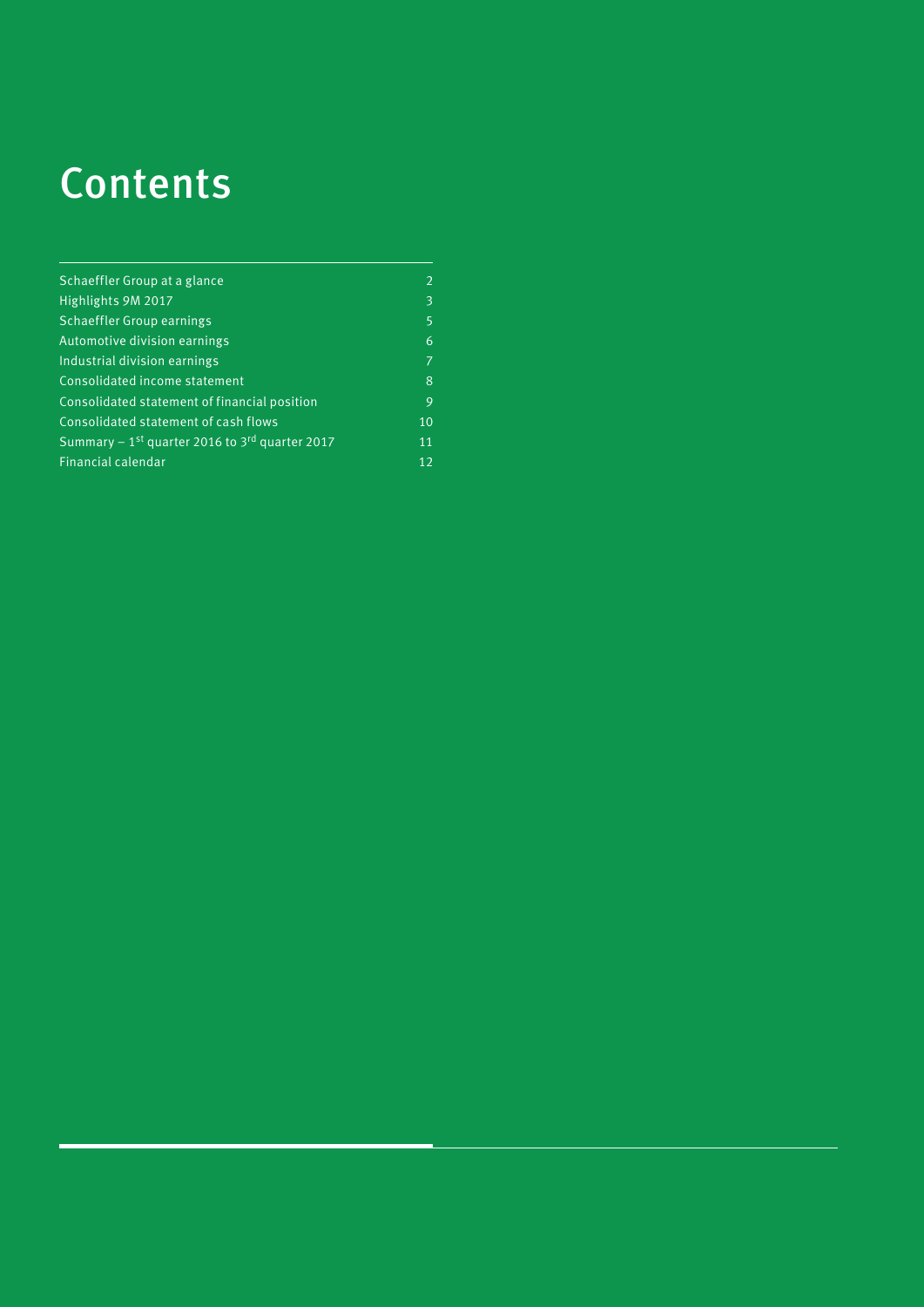## Schaeffler Group



## Revenue EUR **10,480**<sup>m</sup> EBIT margin before special items **11.4** %

<span id="page-4-0"></span>Positive revenue trend continued – revenue growth at 5.0 % at constant currency; revenue increase in Q3 2017 plus 7.4 % at constant currency // Temporary adverse earnings impacts in Q2 2017 were partially recovered in Q3 2017 // Business growth in the Automotive division in Q3 2017 // Positive revenue and earnings development in the Industrial division continued – encouraging Q3 2017 // Double-digit growth in the Greater China region // R&D activities expanded considerably // Earnings per common non-voting share increased to EUR 1.19 (prior year: EUR 1.02).

### Schaeffler Group earnings

|                                                                      |          | 1 <sup>st</sup> nine months |                |              | 3rd quarter  |                |
|----------------------------------------------------------------------|----------|-----------------------------|----------------|--------------|--------------|----------------|
| in $\epsilon$ millions                                               | 2017     | 2016                        | Change<br>in % | 2017         | 2016         | Change<br>in % |
| Revenue                                                              | 10,480   | 9,977                       | 5.0            | 3,434        | 3,265        | 5.2            |
| • at constant currency                                               |          |                             | 5.0            |              |              | 7.4            |
| <b>Revenue by division</b>                                           |          |                             |                |              |              |                |
| Automotive                                                           | 8,098    | 7,707                       | 5.1            | 2,643        | 2,525        | 4.7            |
| • at constant currency                                               |          |                             | 5.1            |              |              | 6.9            |
| Industrial                                                           | 2,382    | 2,270                       | 4.9            | 791          | 740          | 6.9            |
| • at constant currency                                               |          |                             | 4.6            |              |              | 9.2            |
| Revenue by region <sup>1)</sup>                                      |          |                             |                |              |              |                |
| Europe                                                               | 5,424    | 5,402                       | 0.4            | 1,760        | 1,723        | 2.1            |
| • at constant currency                                               |          |                             | 0.2            |              |              | 2.5            |
| Americas                                                             | 2,225    | 2,120                       | 5.0            | 702          | 702          | 0.0            |
| • at constant currency                                               |          |                             | 3.8            |              |              | 3.4            |
| Greater China                                                        | 1,735    | 1,430                       | 21.3           | 610          | 491          | 24.2           |
| • at constant currency                                               |          |                             | 24.7           |              |              | 30.3           |
| Asia/Pacific                                                         | 1,096    | 1,025                       | 6.9            | 362          | 349          | 3.7            |
| • at constant currency                                               |          |                             | 6.2            |              |              | 8.7            |
| Cost of sales                                                        | $-7,563$ | $-7,125$                    | 6.1            | $-2,470$     | $-2,333$     | 5.9            |
| <b>Gross profit</b>                                                  | 2,917    | 2,852                       | 2.3            | 964          | 932          | 3.4            |
| • in % of revenue                                                    | 27.8     | 28.6                        |                | 28.1         | 28.5         |                |
| Research and development expenses                                    | $-637$   | $-566$                      | 12.5           | $-209$       | $-188$       | 11.2           |
| Selling and administrative expenses                                  | $-1,052$ | $-999$                      | 5.3            | $-337$       | $-331$       | 1.8            |
| Earnings before financial result and income taxes (EBIT)             | 1,209    | 1,276                       | $-5.3$         | 416          | 417          | $-0.2$         |
| • in % of revenue                                                    | 11.5     | 12.8                        |                | 12.1         | 12.8         |                |
| Special items <sup>2)</sup>                                          | $-13$    | $\mathbf{0}$                |                | $\mathbf{0}$ | $\mathbf{0}$ | 0.0            |
| <b>EBIT before special items</b>                                     | 1,196    | 1,276                       | $-6.3$         | 416          | 417          | $-0.2$         |
| • in % of revenue                                                    | 11.4     | 12.8                        |                | 12.1         | 12.8         |                |
| <b>Financial result</b>                                              | $-104$   | $-320$                      | $-67.5$        | $-1$         | $-167$       | $-99.4$        |
| Income taxes                                                         | $-301$   | $-275$                      | 9.5            | $-105$       | $-69$        | 52.2           |
| Net income $3$ )                                                     | 791      | 672                         | 17.7           | 306          | 178          | 71.9           |
| Earnings per common non-voting share (basic/diluted, in $\epsilon$ ) | 1.19     | 1.02                        | 16.7           | 0.46         | 0.27         | 70.4           |

<sup>1)</sup> Based on market (customer location).

2) Please refer to pp. 18 et seq. of the interim financial report 9M for the definition of special items.

3) Attributable to shareholders of the parent company.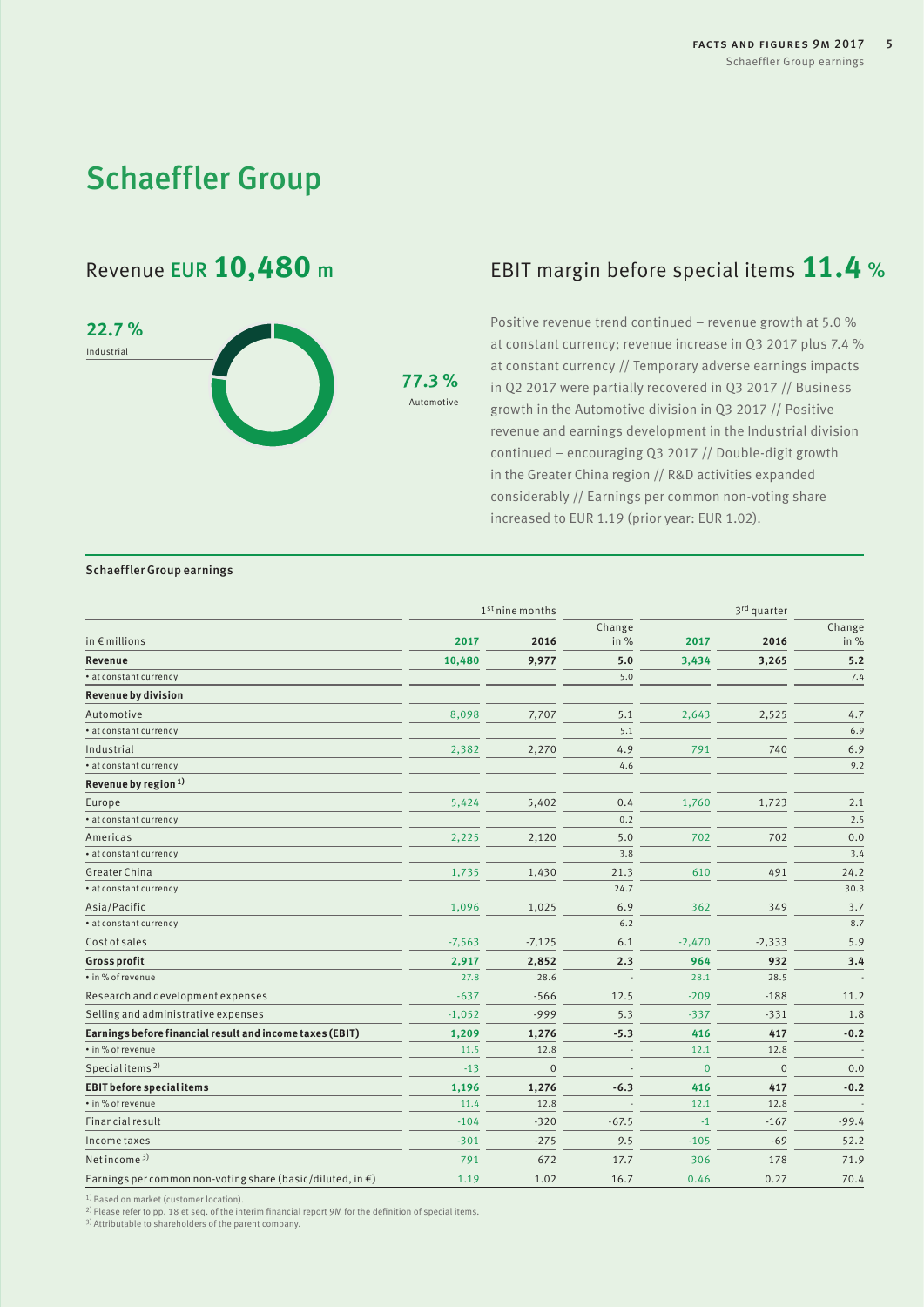## <span id="page-5-0"></span>Automotive division



## Revenue EUR **8,098**<sup>m</sup> EBIT margin before special items **12.2** %

Revenue up 5.1 % at constant currency // Strong Q3 2017: Revenue at constant currency up 6.9 % over prior year // Growth once again exceeds global automobile production // China business maintains highly dynamic growth // Earnings quality increasing in Q3 – adverse earnings impacts in Q2 were partially offset in the third quarter // Expansion of R&D activities aimed at optimizing the drive train based on an internal combustion engine and in the field of E-mobility

### Automotive division earnings

|                                     |          | 1 <sup>st</sup> nine months |        |                | 3rd quarter  |                          |  |  |
|-------------------------------------|----------|-----------------------------|--------|----------------|--------------|--------------------------|--|--|
|                                     |          |                             | Change |                |              | Change                   |  |  |
| in $\epsilon$ millions              | 2017     | 2016                        | in $%$ | 2017           | 2016         | in %                     |  |  |
| Revenue                             | 8,098    | 7,707                       | 5.1    | 2,643          | 2,525        | 4.7                      |  |  |
| · at constant currency              |          |                             | 5.1    |                |              | 6.9                      |  |  |
| Revenue by business division        |          |                             |        |                |              |                          |  |  |
| <b>BD Engine Systems</b>            | 2,069    | 1,960                       | 5.6    | 670            | 636          | 5.3                      |  |  |
| · at constant currency              |          |                             | 5.9    |                |              | 8.3                      |  |  |
| <b>BD Transmission Systems</b>      | 3,428    | 3,216                       | 6.6    | 1,095          | 1,037        | 5.6                      |  |  |
| · at constant currency              |          |                             | 6.9    |                |              | 8.1                      |  |  |
| <b>BD Chassis Systems</b>           | 1,173    | 1,143                       | 2.6    | 375            | 368          | 1.9                      |  |  |
| • at constant currency              |          |                             | 2.5    |                |              | 4.2                      |  |  |
| <b>BD Automotive Aftermarket</b>    | 1,428    | 1,388                       | 2.9    | 503            | 484          | 3.9                      |  |  |
| • at constant currency              |          |                             | 2.2    |                |              | 4.8                      |  |  |
| Revenue by region <sup>1)</sup>     |          |                             |        |                |              |                          |  |  |
| Europe                              | 4,056    | 4,050                       | 0.1    | 1,313          | 1,287        | 2.0                      |  |  |
| · at constant currency              |          |                             | 0.0    |                |              | 2.3                      |  |  |
| Americas                            | 1,785    | 1,698                       | 5.1    | 563            | 563          | 0.0                      |  |  |
| · at constant currency              |          |                             | 4.1    |                |              | 3.3                      |  |  |
| Greater China                       | 1,385    | 1,151                       | 20.3   | 480            | 398          | 20.6                     |  |  |
| · at constant currency              |          |                             | 23.8   |                |              | 26.3                     |  |  |
| Asia/Pacific                        | 872      | 808                         | 7.9    | 287            | 277          | 3.6                      |  |  |
| · at constant currency              |          |                             | 7.4    |                |              | 8.5                      |  |  |
| Cost of sales                       | $-5,874$ | $-5,509$                    | 6.6    | $-1,904$       | $-1,808$     | 5.3                      |  |  |
| <b>Gross profit</b>                 | 2,224    | 2,198                       | 1.2    | 739            | 717          | 3.1                      |  |  |
| · in % of revenue                   | 27.5     | 28.5                        |        | 28.0           | 28.4         |                          |  |  |
| Research and development expenses   | $-537$   | $-462$                      | 16.2   | $-177$         | $-151$       | 17.2                     |  |  |
| Selling and administrative expenses | $-677$   | $-616$                      | 9.9    | $-216$         | $-203$       | 6.4                      |  |  |
| EBIT                                | 1,002    | 1,097                       | $-8.7$ | 345            | 362          | $-4.7$                   |  |  |
| · in% of revenue                    | 12.4     | 14.2                        |        | 13.1           | 14.3         |                          |  |  |
| Special items <sup>2)</sup>         | $-13$    | $\mathbf{0}$                |        | $\overline{0}$ | $\mathbf{0}$ |                          |  |  |
| <b>EBIT before special items</b>    | 989      | 1,097                       | $-9.8$ | 345            | 362          | $-4.7$                   |  |  |
| · in% of revenue                    | 12.2     | 14.2                        |        | 13.1           | 14.3         | $\overline{\phantom{a}}$ |  |  |

Prior year information presented based on 2017 segment structure.

<sup>1)</sup> Based on market (customer location).<br><sup>2)</sup> Please refer to pp. 18 et seq. of the interim financial report 9M for the definition of special items.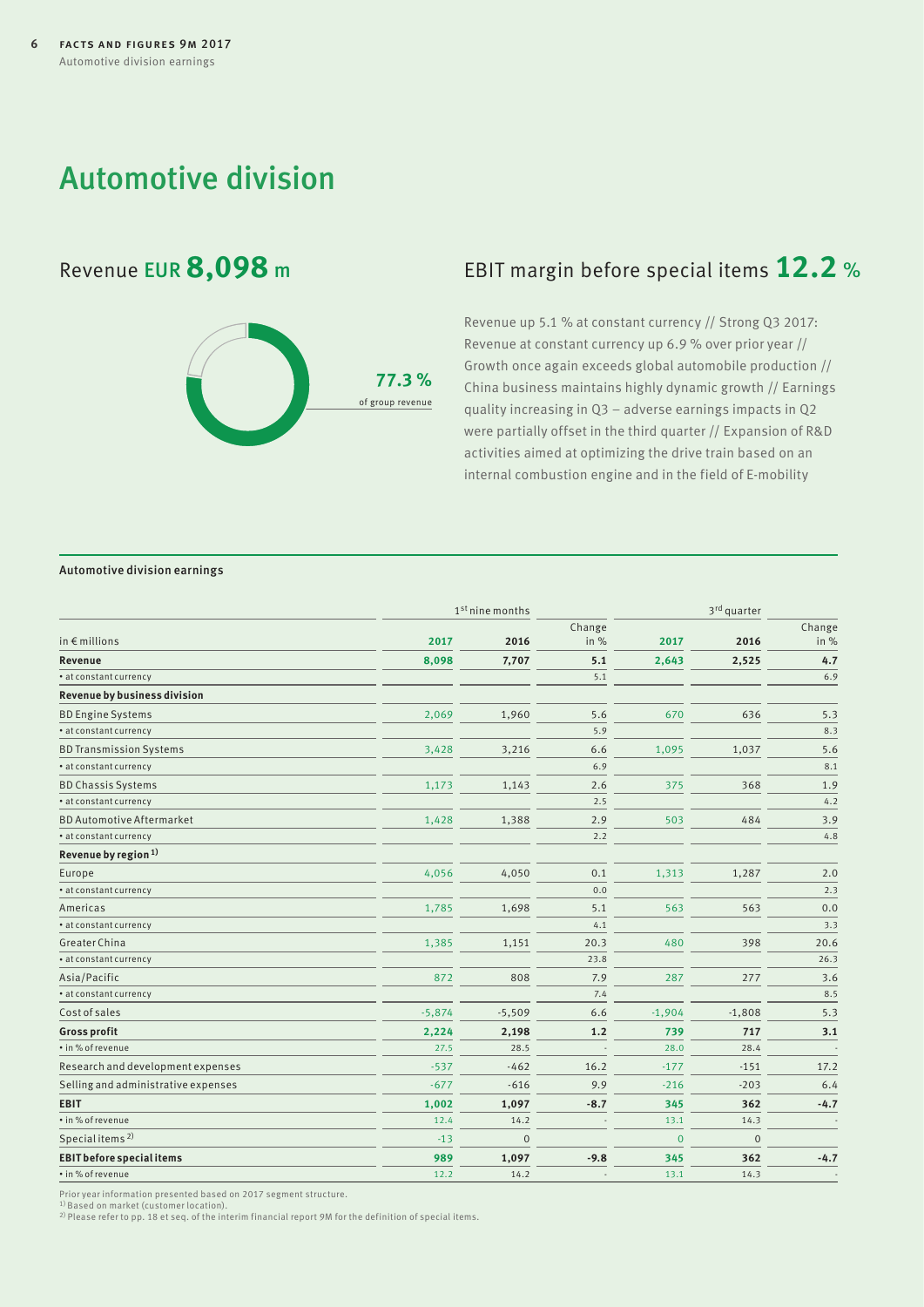## Industrial division

# **22.7 %** of group revenue

## Revenue EUR **2,382**<sup>m</sup> EBIT margin before special items **8.7** %

<span id="page-6-0"></span>Revenue increases by 4.6 % at constant currency // Growth continued and strengthened in Q3 2017 // Largely driven by higher volumes in the power transmission, industrial automation, and offroad sectors // Significant additional revenue in the Greater China region // Margins stabilized further – gross and EBIT margins increased over prior year // Cost and efficiency measures are consistently executed and proving effective

### Industrial division earnings

|                                     | 1 <sup>st</sup> nine months |              | 3rd quarter              |              |              |                  |
|-------------------------------------|-----------------------------|--------------|--------------------------|--------------|--------------|------------------|
| in $\epsilon$ millions              | 2017                        | 2016         | Change<br>in $%$         | 2017         | 2016         | Change<br>in $%$ |
| Revenue                             | 2,382                       | 2,270        | 4.9                      | 791          | 740          | 6.9              |
| • at constant currency              |                             |              | 4.6                      |              |              | 9.2              |
| Revenue by region <sup>1)</sup>     |                             |              |                          |              |              |                  |
| Europe                              | 1,368                       | 1,352        | 1.2                      | 447          | 436          | 2.5              |
| • at constant currency              |                             |              | 0.8                      |              |              | 3.1              |
| Americas                            | 440                         | 422          | 4.3                      | 139          | 139          | 0.0              |
| • at constant currency              |                             |              | 2.9                      |              |              | 3.4              |
| Greater China                       | 350                         | 279          | 25.4                     | 130          | 93           | 39.8             |
| • at constant currency              |                             |              | 28.3                     |              |              | 47.5             |
| Asia/Pacific                        | 224                         | 217          | 3.2                      | 75           | 72           | 4.2              |
| • at constant currency              |                             |              | 1.9                      |              |              | 9.3              |
| Cost of sales                       | $-1,689$                    | $-1,616$     | 4.5                      | $-566$       | $-525$       | 7.8              |
| <b>Gross profit</b>                 | 693                         | 654          | 6.0                      | 225          | 215          | 4.7              |
| • in % of revenue                   | 29.1                        | 28.8         | $\overline{\phantom{a}}$ | 28.4         | 29.1         |                  |
| Research and development expenses   | $-100$                      | $-104$       | $-3.8$                   | $-32$        | $-37$        | $-13.5$          |
| Selling and administrative expenses | $-375$                      | $-383$       | $-2.1$                   | $-121$       | $-128$       | $-5.5$           |
| <b>EBIT</b>                         | 207                         | 179          | 15.6                     | 71           | 55           | 29.1             |
| • in % of revenue                   | 8.7                         | 7.9          |                          | 9.0          | 7.4          |                  |
| Special items <sup>2)</sup>         | $\mathbf{0}$                | $\mathbf{0}$ | 0.0                      | $\mathbf{0}$ | $\mathbf{0}$ | 0.0              |
| <b>EBIT before special items</b>    | 207                         | 179          | 15.6                     | 71           | 55           | 29.1             |
| • in % of revenue                   | 8.7                         | 7.9          |                          | 9.0          | 7.4          |                  |

Prior year information presented based on 2017 segment structure. 1) Based on market (customer location).

2) Please refer to pp. 18 et seq. of the interim financial report 9M for the definition of special items.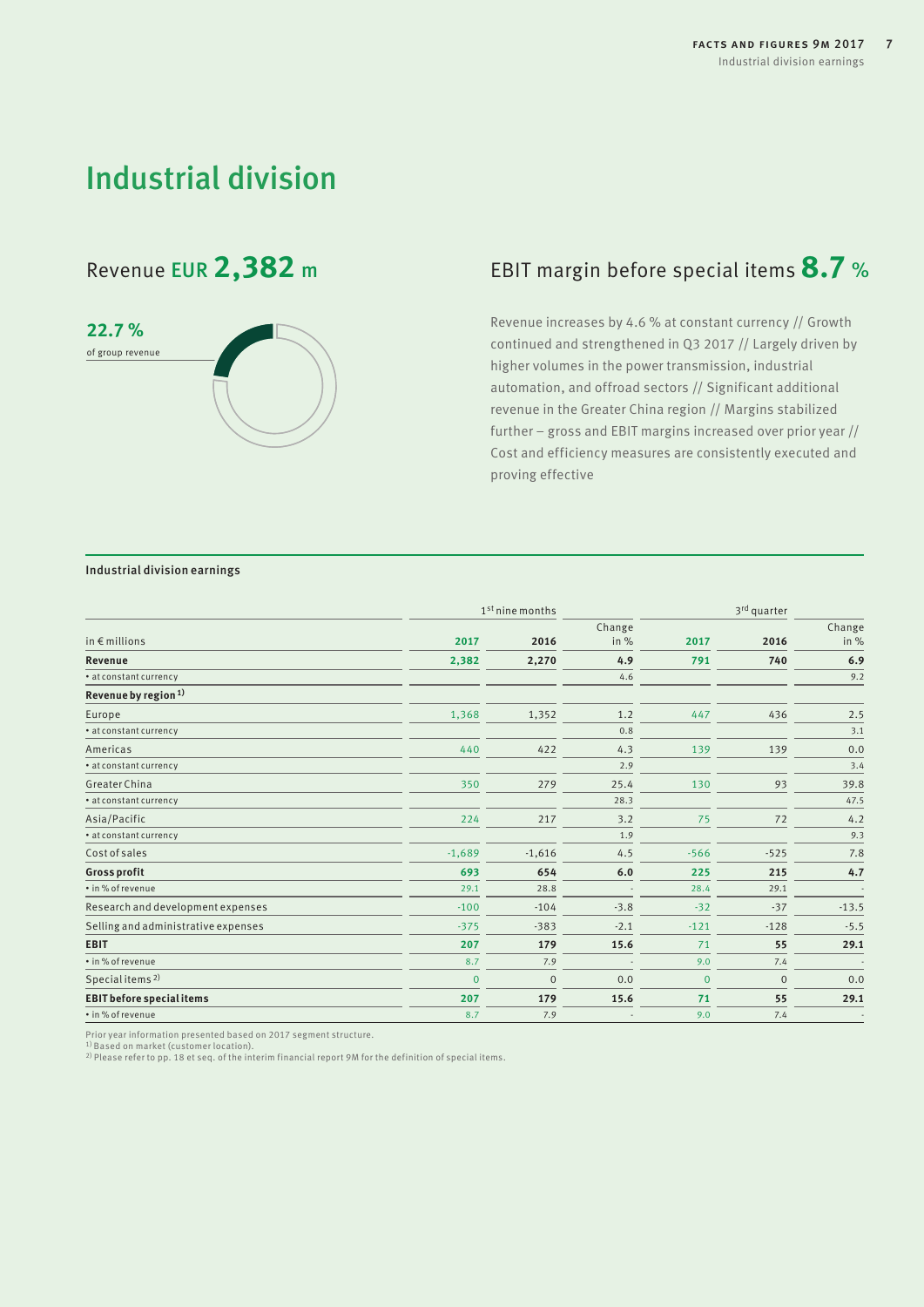# <span id="page-7-0"></span>Consolidated income statement

|                                                                      |          | 1 <sup>st</sup> nine months |                  | 3 <sup>rd</sup> quarter |          |                |  |
|----------------------------------------------------------------------|----------|-----------------------------|------------------|-------------------------|----------|----------------|--|
| in $\notin$ millions                                                 | 2017     | 2016                        | Change<br>in $%$ | 2017                    | 2016     | Change<br>in % |  |
| Revenue                                                              | 10,480   | 9,977                       | 5.0              | 3,434                   | 3,265    | 5.2            |  |
| Cost of sales                                                        | $-7,563$ | $-7,125$                    | 6.1              | $-2,470$                | $-2,333$ | 5.9            |  |
| <b>Gross profit</b>                                                  | 2,917    | 2,852                       | 2.3              | 964                     | 932      | 3.4            |  |
| Research and development expenses                                    | $-637$   | $-566$                      | 12.5             | $-209$                  | $-188$   | 11.2           |  |
| Selling expenses                                                     | $-719$   | $-677$                      | 6.2              | $-234$                  | $-227$   | 3.1            |  |
| Administrative expenses                                              | $-333$   | $-322$                      | 3.4              | $-103$                  | $-104$   | $-1.0$         |  |
| Other income                                                         | 47       | 20                          | >100             | 5                       | 5        | 0.0            |  |
| Other expenses                                                       | $-66$    | $-31$                       | >100             | $-7$                    | $-1$     | >100           |  |
| Earnings before financial result and income taxes (EBIT)             | 1,209    | 1,276                       | $-5.3$           | 416                     | 417      | $-0.2$         |  |
| <b>Financial income</b>                                              | 125      | 230                         | $-45.7$          | 38                      | 118      | $-67.8$        |  |
| <b>Financial expenses</b>                                            | $-229$   | $-550$                      | $-58.4$          | $-39$                   | $-285$   | $-86.3$        |  |
| <b>Financial result</b>                                              | $-104$   | $-320$                      | $-67.5$          | $-1$                    | $-167$   | $-99.4$        |  |
| Earnings before income taxes                                         | 1,105    | 956                         | 15.6             | 415                     | 250      | 66.0           |  |
| Income taxes                                                         | $-301$   | $-275$                      | 9.5              | $-105$                  | $-69$    | 52.2           |  |
| <b>Netincome</b>                                                     | 804      | 681                         | 18.1             | 310                     | 181      | 71.3           |  |
| Attributable to shareholders of the parent company                   | 791      | 672                         | 17.7             | 306                     | 178      | 71.9           |  |
| Attributable to non-controlling interests                            | 13       | 9                           | 44.4             | 4                       | 3        | 33.3           |  |
| Earnings per common share (basic/diluted, in $\epsilon$ )            | 1.18     | 1.01                        | 16.8             | 0.46                    | 0.27     | 70.4           |  |
| Earnings per common non-voting share (basic/diluted, in $\epsilon$ ) | 1.19     | 1.02                        | 16.7             | 0.46                    | 0.27     | 70.4           |  |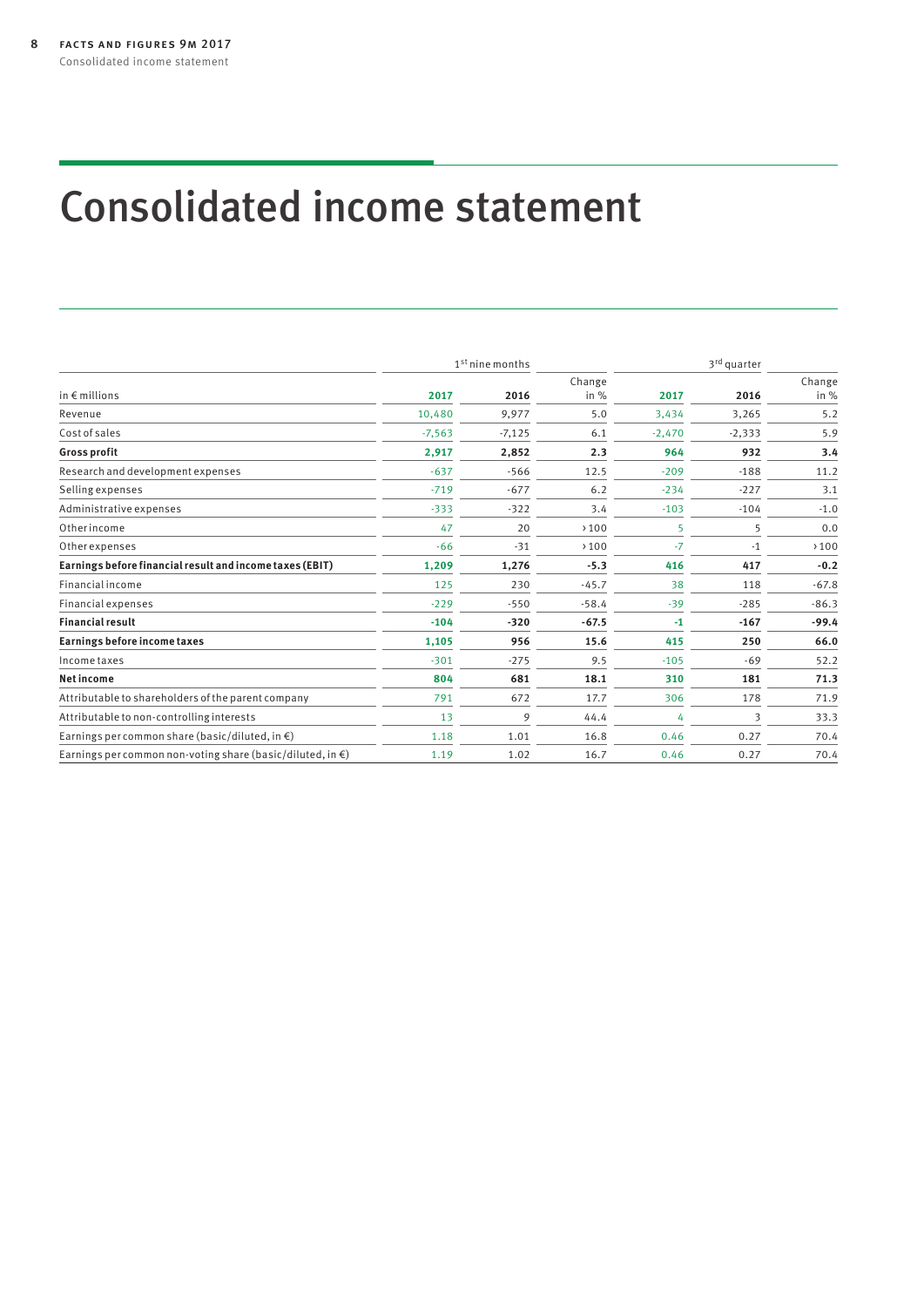# <span id="page-8-0"></span>Consolidated statement of financial position

| in $\epsilon$ millions                                    | 09/30/2017     | 12/31/2016  | 09/30/2016          | Change<br>in % |
|-----------------------------------------------------------|----------------|-------------|---------------------|----------------|
| <b>ASSETS</b>                                             |                |             |                     |                |
| Intangible assets                                         | 629            | 632         | 584                 | $-0.5$         |
| Property, plant and equipment                             | 4,625          | 4,507       | 4,319               | 2.6            |
| Other financial assets                                    | 165            | 217         | 169                 | $-24.0$        |
| Other assets                                              | 66             | 51          | 29                  | 29.4           |
| Income tax receivables                                    | $\mathbf 0$    | $\mathbf 0$ | $\mathbf 0$         | 0.0            |
| Deferred tax assets                                       | 492            | 572         | 610                 | $-14.0$        |
| <b>Total non-current assets</b>                           | 5,977          | 5,979       | 5,711               | 0.0            |
| Inventories                                               | 2,061          | 1,905       | 1,958               | 8.2            |
| Trade receivables                                         | 2,323          | 2,218       | 2,250               | 4.7            |
| Other financial assets                                    | 96             | 55          | 97                  | 74.5           |
| Other assets                                              | 254            | 218         | 203                 | 16.5           |
| Income tax receivables                                    | 106            | 93          | 78                  | 14.0           |
| Cash and cash equivalents                                 | 719            | 1,071       | 2,565               | $-32.9$        |
| Assets held for sale                                      | $\overline{0}$ | 25          | $\Omega$            | $-100$         |
| <b>Total current assets</b>                               | 5,559          | 5,585       | 7,151               | $-0.5$         |
| <b>Total assets</b>                                       | 11,536         | 11,564      | 12,862              | $-0.2$         |
| SHAREHOLDERS' EQUITY AND LIABILITIES                      |                |             |                     |                |
| Share capital                                             | 666            | 666         | 666                 | 0.0            |
| Capital reserves                                          | 2,348          | 2,348       | 2,348               | 0.0            |
| Other reserves                                            | 60             | $-404$      | $-591$              |                |
| Accumulated other comprehensive income (loss)             | $-775$         | $-713$      | $-962$              | 8.7            |
| Equity attributable to shareholders of the parent company | 2,299          | 1,897       | 1,461               | 21.2           |
| Non-controlling interests                                 | 102            | 100         | 93                  | 2.0            |
| Total shareholders' equity                                | 2,401          | 1,997       | 1,554               | 20.2           |
| Provisions for pensions and similar obligations           | 2,083          | 2,182       | 2,471               | $-4.5$         |
| Provisions                                                | 88             | 96          | 114                 | $-8.3$         |
| Financial debt                                            | 2,985          | 3,704       | 3,636               | $-19.4$        |
| Income tax payables                                       | 145            | 163         | 224                 | $-11.0$        |
| Other financial liabilities                               | 33             | 86          | 11                  | $-61.6$        |
| Other liabilities                                         | 5              | 6           | 5                   | $-16.7$        |
| Deferred tax liabilities                                  | 164            | 124         | 108                 | 32.3           |
| <b>Total non-current liabilities</b>                      | 5,503          | 6,361       | 6,569               | $-13.5$        |
| Provisions                                                | 281            | 354         | 421                 | $-20.6$        |
| Financial debt                                            | 354            | 3           | 1,805               | >100           |
| Trade payables                                            | 1,651          | 1,625       | 1,406               | 1.6            |
| Income tax payables                                       | 210            | 176         | 127                 | 19.3           |
| Other financial liabilities                               | 720            | 696         | 607                 | 3.4            |
| Other liabilities                                         | 416            | 344         | 373                 | 20.9           |
| Liabilities held for sale                                 | $\pmb{0}$      | 8           | $\mathsf{O}\xspace$ | $-100$         |
| <b>Total current liabilities</b>                          | 3,632          | 3,206       | 4,739               | 13.3           |
| Total shareholders' equity and liabilities                | 11,536         | 11,564      | 12,862              | $-0.2$         |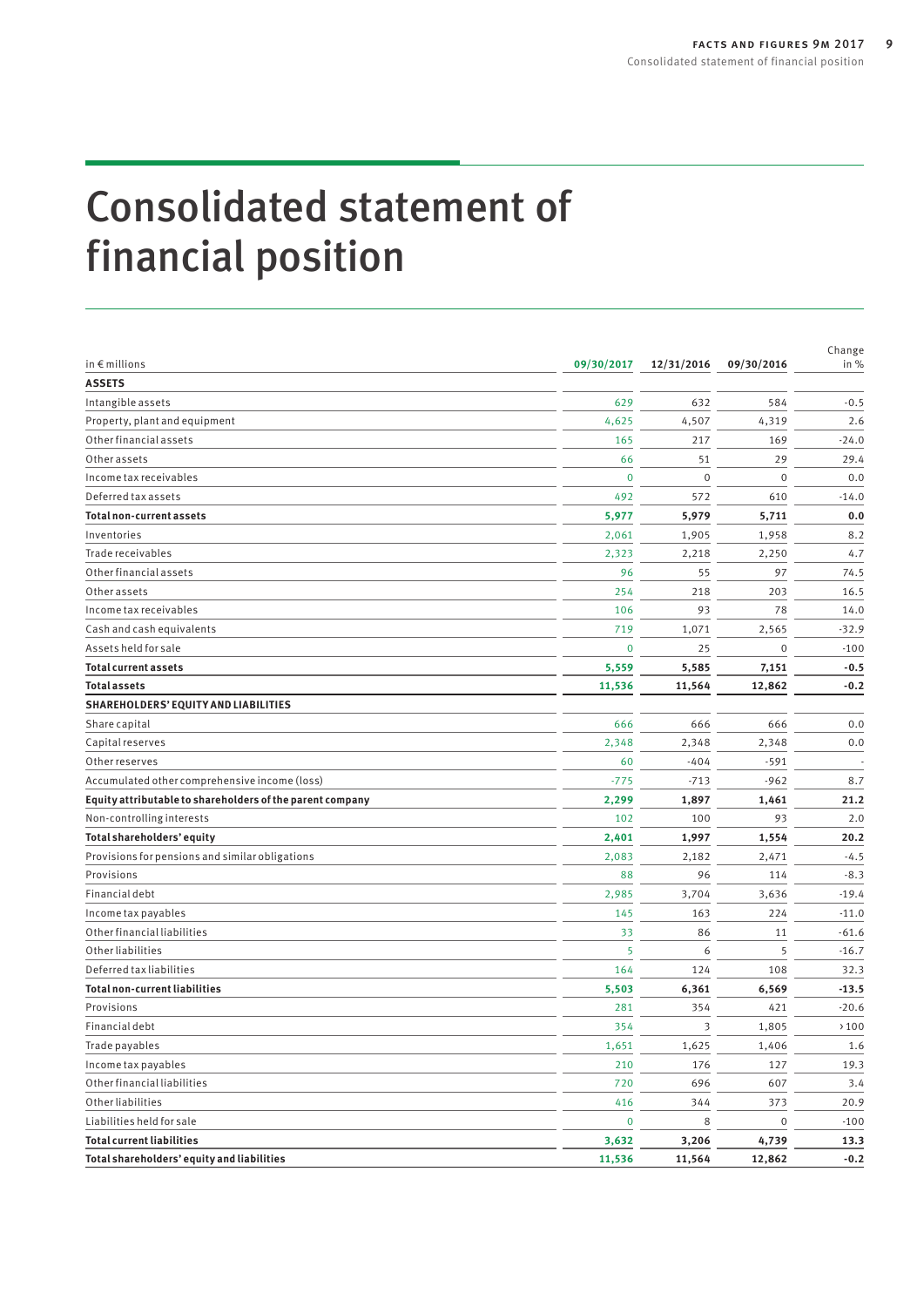# <span id="page-9-0"></span>Consolidated statement of cash flows

|                                                                          |                | 1 <sup>st</sup> nine months |                |              | 3rd quarter  |                |
|--------------------------------------------------------------------------|----------------|-----------------------------|----------------|--------------|--------------|----------------|
| in $\epsilon$ millions                                                   | 2017           | 2016                        | Change<br>in % | 2017         | 2016         | Change<br>in % |
| <b>Operating activities</b>                                              |                |                             |                |              |              |                |
| EBIT                                                                     | 1,209          | 1,276                       | $-5.3$         | 416          | 417          | $-0.2$         |
| Interest paid                                                            | $-106$         | $-181$                      | $-41.4$        | $-29$        | $-74$        | $-60.8$        |
| Interest received                                                        | $\overline{7}$ | 94                          | $-92.6$        | 3            | 21           | $-85.7$        |
| Income taxes paid                                                        | $-247$         | $-234$                      | 5.6            | $-66$        | $-73$        | $-9.6$         |
| Depreciation, amortization and impairments                               | 571            | 541                         | 5.5            | 189          | 183          | 3.3            |
| (Gains) losses on disposal of assets                                     | $\mathbf{1}$   | $\overline{2}$              | $-50.0$        | $\mathbf 0$  | $1\,$        | $-100$         |
| Changes in:                                                              |                |                             |                |              |              |                |
| · Inventories                                                            | $-242$         | $-161$                      | 50.3           | $-81$        | $-49$        | 65.3           |
| • Trade receivables                                                      | $-203$         | $-256$                      | $-20.7$        | $-29$        | 8            |                |
| • Trade payables                                                         | 105            | 114                         | $-7.9$         | 67           | 25           | >100           |
| • Provisions for pensions and similar obligations                        | 37             | $-37$                       |                | 11           | $-18$        |                |
| · Other assets, liabilities and provisions                               | $-16$          | 147                         |                | 129          | 87           | 48.3           |
| Cash flows from operating activities                                     | 1,116          | 1,305                       | $-14.5$        | 610          | 528          | 15.5           |
| <b>Investing activities</b>                                              |                |                             |                |              |              |                |
| Proceeds from disposals of property, plant and equipment                 | 4              | $\overline{4}$              | 0.0            | $\mathbf{1}$ | 3            | $-66.7$        |
| Capital expenditures on intangible assets                                | $-19$          | $-16$                       | 18.8           | $-5$         | $-6$         | $-16.7$        |
| Capital expenditures on property, plant and equipment                    | $-854$         | $-813$                      | 5.0            | $-274$       | $-262$       | 4.6            |
| Aquisition of subsidiaries                                               | $-23$          | $\mathbf{0}$                |                | $\mathbf{0}$ | $\Omega$     | 0.0            |
| Proceeds from disposal of subsidiaries                                   | 20             | $\Omega$                    |                | $\mathbf{0}$ | $\Omega$     | 0.0            |
| Other investing activities                                               | $\overline{0}$ | $-1$                        | $-100$         | $\mathbf{1}$ | $\mathbf 0$  |                |
| Cash used in investing activities                                        | $-872$         | $-826$                      | 5.6            | $-277$       | $-265$       | 4.5            |
| <b>Financing activities</b>                                              |                |                             |                |              |              |                |
| Dividends paid to shareholders and non-controlling interests             | $-330$         | $-329$                      | 0.3            | $\mathbf 0$  | $\Omega$     | 0.0            |
| Receipts from loans                                                      | 351            | 1,001                       | $-64.9$        | $\mathbf{1}$ | 1,000        | -99.9          |
| Repayments of loans <sup>1)</sup>                                        | $-588$         | $-1,153$                    | $-49.0$        | $\mathbf{0}$ | $-945$       | $-100$         |
| Other financing activities                                               | $\overline{0}$ | 1,772                       | $-100$         | $\mathbf 0$  | 1,674        | $-100$         |
| Cash used in financing activities                                        | -567           | 1,291                       |                | $\mathbf{1}$ | 1,729        | -99.9          |
| Net increase (decrease) in cash and cash equivalents                     | $-323$         | 1,770                       |                | 334          | 1,992        | $-83.2$        |
| Effects of foreign exchange rate changes on<br>cash and cash equivalents | $-29$          | -4                          | >100           | $-14$        | $\mathbf{1}$ |                |
| Cash and cash equivalents<br>as at beginning of period                   | 1,071          | 799                         | 34.0           | 399          | 572          | $-30.2$        |
| Cash and cash equivalents<br>as at September 30                          | 719            | 2,565                       | $-72.0$        | 719          | 2,565        | $-72.0$        |

 $1)$  Incl. EUR 38 m in cash inflows from cross-currency derivatives terminated early in connection with the redemption of the USD bonds.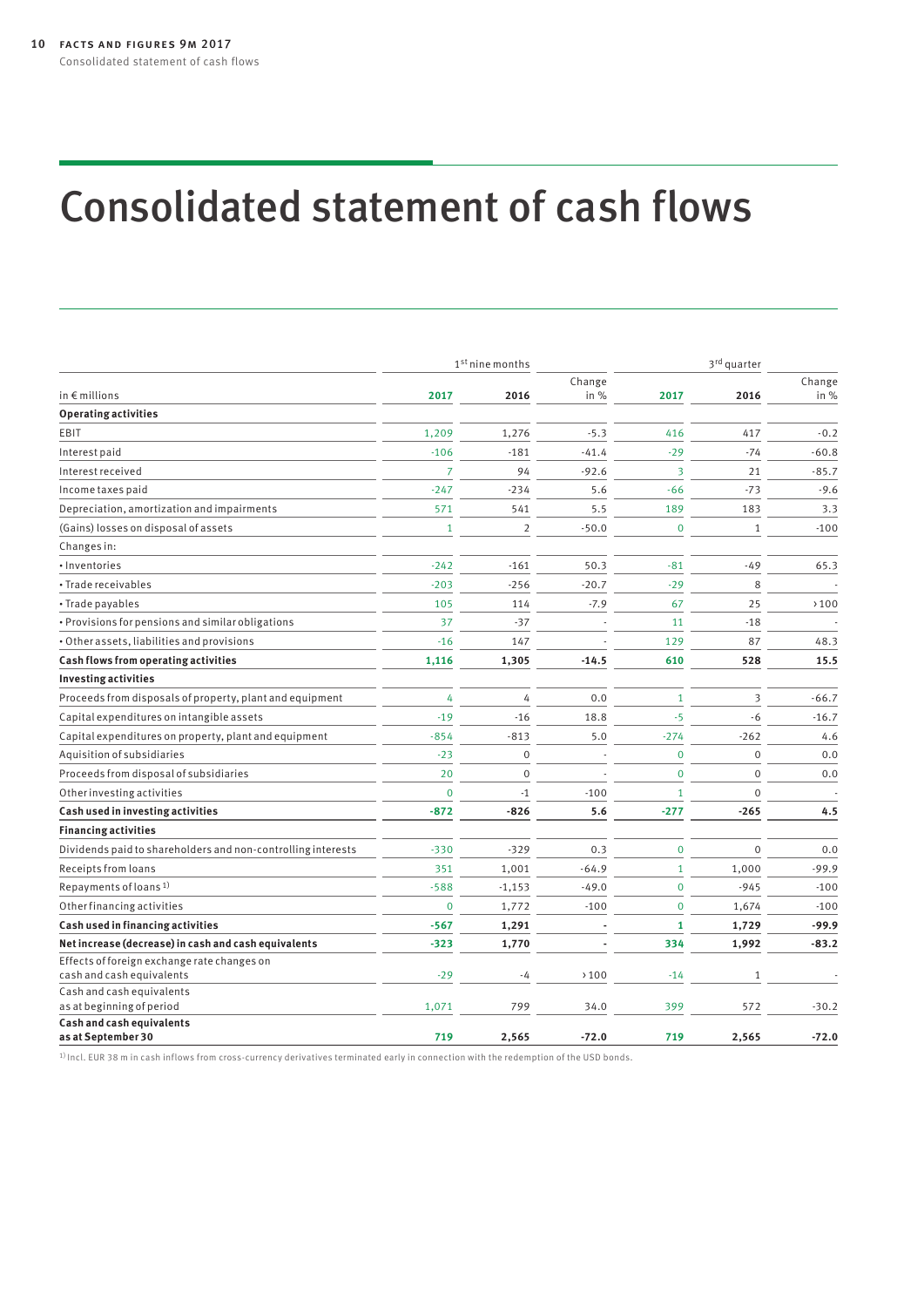# <span id="page-10-0"></span>Summary  $-1$ <sup>st</sup> quarter 2016 to 3rd quarter 2017

| $1st$ quarter $2nd$ quarter $3rd$ quarter $4th$ quarter $1st$ quarter $2nd$ quarter<br>3rd quarter<br>Income statement (in $\epsilon$ millions)<br>Revenue<br>3,343<br>3,369<br>3,265<br>3,361<br>3,574<br>3,472<br>3,434<br>421<br>438<br>417<br>280<br>435<br>358<br>416<br>• in % of revenue<br>12.6<br>13.0<br>12.8<br>8.3<br>12.2<br>10.3<br>12.1<br>EBIT before special items <sup>1)</sup><br>421<br>438<br>424<br>435<br>345<br>416<br>417<br>• in % of revenue<br>12.6<br>12.8<br>12.6<br>12.2<br>9.9<br>13.0<br>12.1<br>306<br>253<br>241<br>178<br>187<br>279<br>206<br>Earnings per common non-voting share<br>$(basic/diluted, in \in)$<br>0.38<br>0.37<br>0.27<br>0.28<br>0.42<br>0.31<br>0.46<br>Statement of financial position (in $\epsilon$ millions)<br>12,607<br><b>Total assets</b><br>12,554<br>12,862<br>11,564<br>11,941<br>11,120<br>11,536<br>Shareholders' equity <sup>3)</sup><br>1,609<br>1,425<br>1,554<br>1,997<br>2,400<br>2,168<br>2,401<br>. in % of total assets<br>12.1<br>17.3<br>20.1<br>19.5<br>12.8<br>11.4<br>20.8<br>Net financial debt<br>4,909<br>4,874<br>2,876<br>2,636<br>2,956<br>2,742<br>2,620<br>Net financial debt to EBITDA<br>ratio before special items <sup>1)4)</sup><br>2.1<br>2.0<br>1.2<br>1.1<br>1.1<br>1.2<br>1.1<br>· Gearing Ratio (Net financial debt<br>to shareholders' equity, in %)<br>305.1<br>342.0<br>185.1<br>132.0<br>114.3<br>136.3<br>109.1<br>Statement of cash flows (in $\epsilon$ millions)<br><b>EBITDA</b><br>598<br>619<br>600<br>476<br>624<br>551<br>605<br>• in % of revenue<br>17.9<br>18.4<br>18.4<br>14.2<br>17.5<br>15.9<br>17.6<br>EBITDA before special items <sup>1)</sup><br>598<br>619<br>600<br>620<br>624<br>538<br>605<br>• in % of revenue<br>17.9<br>18.4<br>15.5<br>18.4<br>18.4<br>17.5<br>17.6<br>206<br>571<br>528<br>571<br>186<br>610<br>320<br>Capital expenditures (capex) <sup>5)</sup><br>318<br>243<br>268<br>317<br>299<br>295<br>279<br>• in % of revenue (capex ratio)<br>9.5<br>8.2<br>9.4<br>8.4<br>8.1<br>7.2<br>8.5<br>Free cash flow<br>328<br>263<br>333<br>$-112$<br>256<br>$-130$<br>41<br><b>Value Added</b><br>ROCE before special items (in %) $^{1)$ 4)<br>22.8<br>23.2<br>22.3<br>20.7<br>22.6<br>22.1<br>20.5<br>Schaeffler Value Added before<br>928<br>973<br>944<br>939<br>938<br>837<br>829<br><b>Employees</b><br>Headcount (at end of reporting period)<br>85,016<br>85,225<br>86,029<br>86,662<br>87,341<br>87,937<br>89,359 |                                                   |  | 2016 |  | 2017 |
|----------------------------------------------------------------------------------------------------------------------------------------------------------------------------------------------------------------------------------------------------------------------------------------------------------------------------------------------------------------------------------------------------------------------------------------------------------------------------------------------------------------------------------------------------------------------------------------------------------------------------------------------------------------------------------------------------------------------------------------------------------------------------------------------------------------------------------------------------------------------------------------------------------------------------------------------------------------------------------------------------------------------------------------------------------------------------------------------------------------------------------------------------------------------------------------------------------------------------------------------------------------------------------------------------------------------------------------------------------------------------------------------------------------------------------------------------------------------------------------------------------------------------------------------------------------------------------------------------------------------------------------------------------------------------------------------------------------------------------------------------------------------------------------------------------------------------------------------------------------------------------------------------------------------------------------------------------------------------------------------------------------------------------------------------------------------------------------------------------------------------------------------------------------------------------------------------------------------------------------------------------------------------------------------------------------------------------------------------------------------------------------------------------------------------------------------------------------------|---------------------------------------------------|--|------|--|------|
|                                                                                                                                                                                                                                                                                                                                                                                                                                                                                                                                                                                                                                                                                                                                                                                                                                                                                                                                                                                                                                                                                                                                                                                                                                                                                                                                                                                                                                                                                                                                                                                                                                                                                                                                                                                                                                                                                                                                                                                                                                                                                                                                                                                                                                                                                                                                                                                                                                                                      |                                                   |  |      |  |      |
|                                                                                                                                                                                                                                                                                                                                                                                                                                                                                                                                                                                                                                                                                                                                                                                                                                                                                                                                                                                                                                                                                                                                                                                                                                                                                                                                                                                                                                                                                                                                                                                                                                                                                                                                                                                                                                                                                                                                                                                                                                                                                                                                                                                                                                                                                                                                                                                                                                                                      |                                                   |  |      |  |      |
|                                                                                                                                                                                                                                                                                                                                                                                                                                                                                                                                                                                                                                                                                                                                                                                                                                                                                                                                                                                                                                                                                                                                                                                                                                                                                                                                                                                                                                                                                                                                                                                                                                                                                                                                                                                                                                                                                                                                                                                                                                                                                                                                                                                                                                                                                                                                                                                                                                                                      | EBIT                                              |  |      |  |      |
|                                                                                                                                                                                                                                                                                                                                                                                                                                                                                                                                                                                                                                                                                                                                                                                                                                                                                                                                                                                                                                                                                                                                                                                                                                                                                                                                                                                                                                                                                                                                                                                                                                                                                                                                                                                                                                                                                                                                                                                                                                                                                                                                                                                                                                                                                                                                                                                                                                                                      |                                                   |  |      |  |      |
|                                                                                                                                                                                                                                                                                                                                                                                                                                                                                                                                                                                                                                                                                                                                                                                                                                                                                                                                                                                                                                                                                                                                                                                                                                                                                                                                                                                                                                                                                                                                                                                                                                                                                                                                                                                                                                                                                                                                                                                                                                                                                                                                                                                                                                                                                                                                                                                                                                                                      |                                                   |  |      |  |      |
|                                                                                                                                                                                                                                                                                                                                                                                                                                                                                                                                                                                                                                                                                                                                                                                                                                                                                                                                                                                                                                                                                                                                                                                                                                                                                                                                                                                                                                                                                                                                                                                                                                                                                                                                                                                                                                                                                                                                                                                                                                                                                                                                                                                                                                                                                                                                                                                                                                                                      |                                                   |  |      |  |      |
|                                                                                                                                                                                                                                                                                                                                                                                                                                                                                                                                                                                                                                                                                                                                                                                                                                                                                                                                                                                                                                                                                                                                                                                                                                                                                                                                                                                                                                                                                                                                                                                                                                                                                                                                                                                                                                                                                                                                                                                                                                                                                                                                                                                                                                                                                                                                                                                                                                                                      | Net income $^{2)}$                                |  |      |  |      |
|                                                                                                                                                                                                                                                                                                                                                                                                                                                                                                                                                                                                                                                                                                                                                                                                                                                                                                                                                                                                                                                                                                                                                                                                                                                                                                                                                                                                                                                                                                                                                                                                                                                                                                                                                                                                                                                                                                                                                                                                                                                                                                                                                                                                                                                                                                                                                                                                                                                                      |                                                   |  |      |  |      |
|                                                                                                                                                                                                                                                                                                                                                                                                                                                                                                                                                                                                                                                                                                                                                                                                                                                                                                                                                                                                                                                                                                                                                                                                                                                                                                                                                                                                                                                                                                                                                                                                                                                                                                                                                                                                                                                                                                                                                                                                                                                                                                                                                                                                                                                                                                                                                                                                                                                                      |                                                   |  |      |  |      |
|                                                                                                                                                                                                                                                                                                                                                                                                                                                                                                                                                                                                                                                                                                                                                                                                                                                                                                                                                                                                                                                                                                                                                                                                                                                                                                                                                                                                                                                                                                                                                                                                                                                                                                                                                                                                                                                                                                                                                                                                                                                                                                                                                                                                                                                                                                                                                                                                                                                                      |                                                   |  |      |  |      |
|                                                                                                                                                                                                                                                                                                                                                                                                                                                                                                                                                                                                                                                                                                                                                                                                                                                                                                                                                                                                                                                                                                                                                                                                                                                                                                                                                                                                                                                                                                                                                                                                                                                                                                                                                                                                                                                                                                                                                                                                                                                                                                                                                                                                                                                                                                                                                                                                                                                                      |                                                   |  |      |  |      |
|                                                                                                                                                                                                                                                                                                                                                                                                                                                                                                                                                                                                                                                                                                                                                                                                                                                                                                                                                                                                                                                                                                                                                                                                                                                                                                                                                                                                                                                                                                                                                                                                                                                                                                                                                                                                                                                                                                                                                                                                                                                                                                                                                                                                                                                                                                                                                                                                                                                                      |                                                   |  |      |  |      |
|                                                                                                                                                                                                                                                                                                                                                                                                                                                                                                                                                                                                                                                                                                                                                                                                                                                                                                                                                                                                                                                                                                                                                                                                                                                                                                                                                                                                                                                                                                                                                                                                                                                                                                                                                                                                                                                                                                                                                                                                                                                                                                                                                                                                                                                                                                                                                                                                                                                                      |                                                   |  |      |  |      |
|                                                                                                                                                                                                                                                                                                                                                                                                                                                                                                                                                                                                                                                                                                                                                                                                                                                                                                                                                                                                                                                                                                                                                                                                                                                                                                                                                                                                                                                                                                                                                                                                                                                                                                                                                                                                                                                                                                                                                                                                                                                                                                                                                                                                                                                                                                                                                                                                                                                                      |                                                   |  |      |  |      |
|                                                                                                                                                                                                                                                                                                                                                                                                                                                                                                                                                                                                                                                                                                                                                                                                                                                                                                                                                                                                                                                                                                                                                                                                                                                                                                                                                                                                                                                                                                                                                                                                                                                                                                                                                                                                                                                                                                                                                                                                                                                                                                                                                                                                                                                                                                                                                                                                                                                                      |                                                   |  |      |  |      |
|                                                                                                                                                                                                                                                                                                                                                                                                                                                                                                                                                                                                                                                                                                                                                                                                                                                                                                                                                                                                                                                                                                                                                                                                                                                                                                                                                                                                                                                                                                                                                                                                                                                                                                                                                                                                                                                                                                                                                                                                                                                                                                                                                                                                                                                                                                                                                                                                                                                                      |                                                   |  |      |  |      |
|                                                                                                                                                                                                                                                                                                                                                                                                                                                                                                                                                                                                                                                                                                                                                                                                                                                                                                                                                                                                                                                                                                                                                                                                                                                                                                                                                                                                                                                                                                                                                                                                                                                                                                                                                                                                                                                                                                                                                                                                                                                                                                                                                                                                                                                                                                                                                                                                                                                                      |                                                   |  |      |  |      |
|                                                                                                                                                                                                                                                                                                                                                                                                                                                                                                                                                                                                                                                                                                                                                                                                                                                                                                                                                                                                                                                                                                                                                                                                                                                                                                                                                                                                                                                                                                                                                                                                                                                                                                                                                                                                                                                                                                                                                                                                                                                                                                                                                                                                                                                                                                                                                                                                                                                                      |                                                   |  |      |  |      |
|                                                                                                                                                                                                                                                                                                                                                                                                                                                                                                                                                                                                                                                                                                                                                                                                                                                                                                                                                                                                                                                                                                                                                                                                                                                                                                                                                                                                                                                                                                                                                                                                                                                                                                                                                                                                                                                                                                                                                                                                                                                                                                                                                                                                                                                                                                                                                                                                                                                                      |                                                   |  |      |  |      |
|                                                                                                                                                                                                                                                                                                                                                                                                                                                                                                                                                                                                                                                                                                                                                                                                                                                                                                                                                                                                                                                                                                                                                                                                                                                                                                                                                                                                                                                                                                                                                                                                                                                                                                                                                                                                                                                                                                                                                                                                                                                                                                                                                                                                                                                                                                                                                                                                                                                                      |                                                   |  |      |  |      |
|                                                                                                                                                                                                                                                                                                                                                                                                                                                                                                                                                                                                                                                                                                                                                                                                                                                                                                                                                                                                                                                                                                                                                                                                                                                                                                                                                                                                                                                                                                                                                                                                                                                                                                                                                                                                                                                                                                                                                                                                                                                                                                                                                                                                                                                                                                                                                                                                                                                                      | Cash flows from operating activities              |  |      |  |      |
|                                                                                                                                                                                                                                                                                                                                                                                                                                                                                                                                                                                                                                                                                                                                                                                                                                                                                                                                                                                                                                                                                                                                                                                                                                                                                                                                                                                                                                                                                                                                                                                                                                                                                                                                                                                                                                                                                                                                                                                                                                                                                                                                                                                                                                                                                                                                                                                                                                                                      |                                                   |  |      |  |      |
|                                                                                                                                                                                                                                                                                                                                                                                                                                                                                                                                                                                                                                                                                                                                                                                                                                                                                                                                                                                                                                                                                                                                                                                                                                                                                                                                                                                                                                                                                                                                                                                                                                                                                                                                                                                                                                                                                                                                                                                                                                                                                                                                                                                                                                                                                                                                                                                                                                                                      |                                                   |  |      |  |      |
|                                                                                                                                                                                                                                                                                                                                                                                                                                                                                                                                                                                                                                                                                                                                                                                                                                                                                                                                                                                                                                                                                                                                                                                                                                                                                                                                                                                                                                                                                                                                                                                                                                                                                                                                                                                                                                                                                                                                                                                                                                                                                                                                                                                                                                                                                                                                                                                                                                                                      |                                                   |  |      |  |      |
|                                                                                                                                                                                                                                                                                                                                                                                                                                                                                                                                                                                                                                                                                                                                                                                                                                                                                                                                                                                                                                                                                                                                                                                                                                                                                                                                                                                                                                                                                                                                                                                                                                                                                                                                                                                                                                                                                                                                                                                                                                                                                                                                                                                                                                                                                                                                                                                                                                                                      |                                                   |  |      |  |      |
|                                                                                                                                                                                                                                                                                                                                                                                                                                                                                                                                                                                                                                                                                                                                                                                                                                                                                                                                                                                                                                                                                                                                                                                                                                                                                                                                                                                                                                                                                                                                                                                                                                                                                                                                                                                                                                                                                                                                                                                                                                                                                                                                                                                                                                                                                                                                                                                                                                                                      |                                                   |  |      |  |      |
|                                                                                                                                                                                                                                                                                                                                                                                                                                                                                                                                                                                                                                                                                                                                                                                                                                                                                                                                                                                                                                                                                                                                                                                                                                                                                                                                                                                                                                                                                                                                                                                                                                                                                                                                                                                                                                                                                                                                                                                                                                                                                                                                                                                                                                                                                                                                                                                                                                                                      | special items (in $\in$ millions) <sup>1)4)</sup> |  |      |  |      |
|                                                                                                                                                                                                                                                                                                                                                                                                                                                                                                                                                                                                                                                                                                                                                                                                                                                                                                                                                                                                                                                                                                                                                                                                                                                                                                                                                                                                                                                                                                                                                                                                                                                                                                                                                                                                                                                                                                                                                                                                                                                                                                                                                                                                                                                                                                                                                                                                                                                                      |                                                   |  |      |  |      |
|                                                                                                                                                                                                                                                                                                                                                                                                                                                                                                                                                                                                                                                                                                                                                                                                                                                                                                                                                                                                                                                                                                                                                                                                                                                                                                                                                                                                                                                                                                                                                                                                                                                                                                                                                                                                                                                                                                                                                                                                                                                                                                                                                                                                                                                                                                                                                                                                                                                                      |                                                   |  |      |  |      |

<sup>1)</sup> Please refer to pp. 18 et seq. of the interim financial report 9M for the definition of special items.<br><sup>2)</sup> Attributable to shareholders of the parent company.

<sup>3)</sup> Including non-controlling interests.<br><sup>4)</sup> EBIT/EBITDA based on the last twelve months.

5) Capital expenditures on intangible assets and property, plant and equipment.

|                                         |       |                                                 |       | 2016  |       |                                                                                                 | 2017                    |
|-----------------------------------------|-------|-------------------------------------------------|-------|-------|-------|-------------------------------------------------------------------------------------------------|-------------------------|
| <b>Automotive</b> (in $\in$ millions)   |       | 1 <sup>st</sup> quarter 2 <sup>nd</sup> quarter |       |       |       | 3 <sup>rd</sup> quarter 4 <sup>th</sup> quarter 1 <sup>st</sup> quarter 2 <sup>nd</sup> quarter | 3 <sup>rd</sup> quarter |
| Revenue                                 | 2,578 | 2,604                                           | 2,525 | 2,631 | 2,791 | 2,664                                                                                           | 2,643                   |
| EBIT                                    | 367   | 368                                             | 362   | 276   | 367   | 290                                                                                             | 345                     |
| • in % of revenue                       | 14.2  | 14.1                                            | 14.3  | 10.5  | 13.1  | 10.9                                                                                            | 13.1                    |
| EBIT before special items <sup>1)</sup> | 367   | 368                                             | 362   | 384   | 367   | 277                                                                                             | 345                     |
| • in % of revenue                       | 14.2  | 14.1                                            | 14.3  | 14.6  | 13.1  | 10.4                                                                                            | 13.1                    |
| Industrial (in $\epsilon$ millions)     |       |                                                 |       |       |       |                                                                                                 |                         |
| Revenue                                 | 765   | 765                                             | 740   | 730   | 783   | 808                                                                                             | 791                     |
| EBIT                                    | 54    | 70                                              | 55    | 4     | 68    | 68                                                                                              | 71                      |
| • in % of revenue                       | 7.1   | 9.2                                             | 7.4   | 0.5   | 8.7   | 8.4                                                                                             | 9.0                     |
| EBIT before special items <sup>1)</sup> | 54    | 70                                              | 55    | 40    | 68    | 68                                                                                              | 71                      |
| • in % of revenue                       | 7.1   | 9.2                                             | 7.4   | 5.5   | 8.7   | 8.4                                                                                             | 9.0                     |

Prior year information presented based on 2017 segment structure.<br><sup>1)</sup> Please refer to pp. 18 et seq. of the interim financial report 9M for the definition of special items.